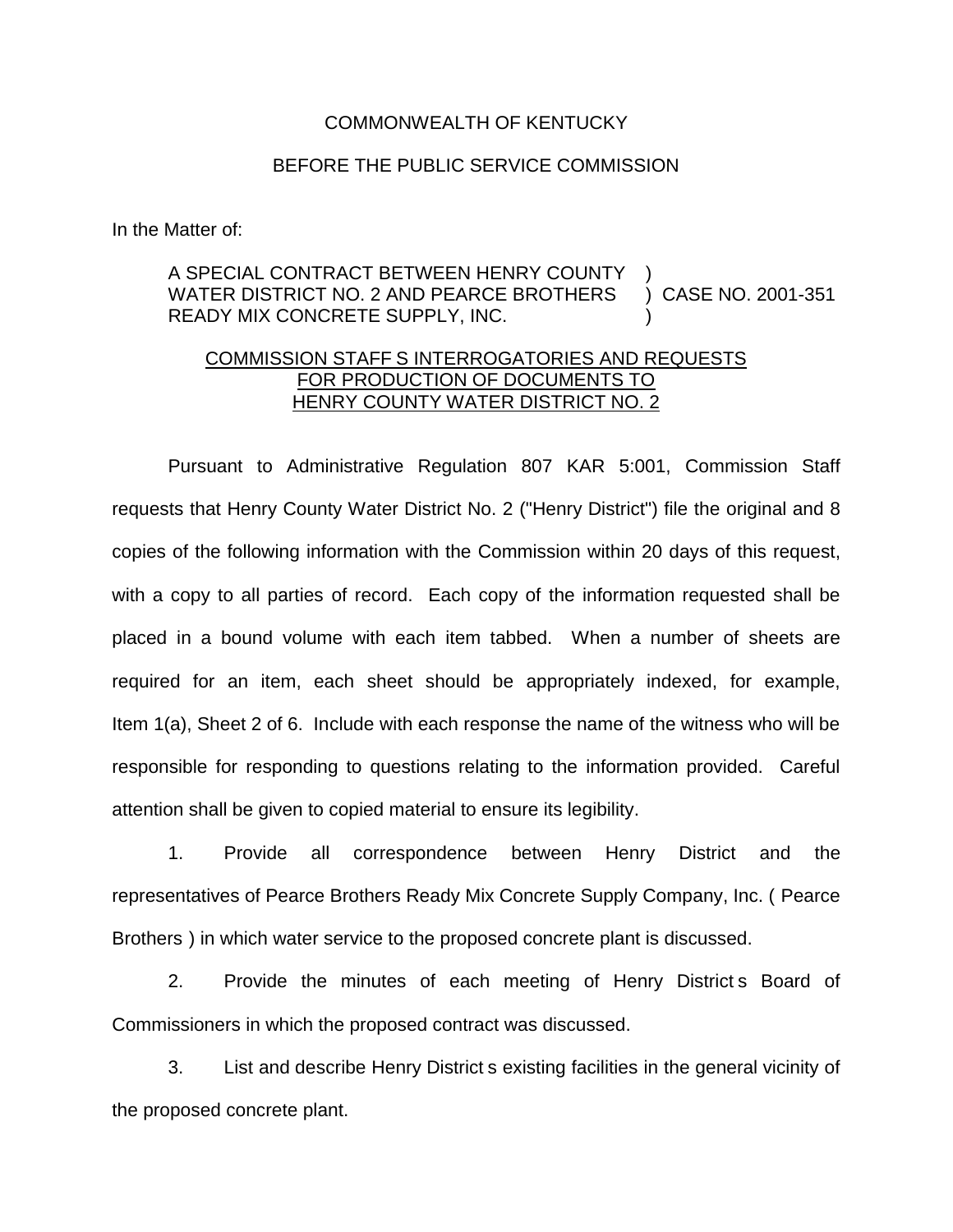4. Provide a map of suitable scale of the general area in which the proposed concrete plant is to be located. Indicate on this map the proposed concrete plant, all existing Henry District facilities, and any facilities that Henry District will construct to serve the proposed concrete plant.

5. Describe the proposed concrete plant s expected average hourly and daily demand.

6. a. State whether Henry District can provide water service to the proposed concrete plant with its existing facilities.

b. If Henry District cannot provide water service to the proposed concrete plant with its existing facilities, identify the facilities that are needed solely to provide water service to the proposed concrete plant.

7. a. Describe the current hydraulic state of Henry District s water distribution system in the area in which the proposed concrete plant is to be located.

b. Describe the hydraulic effect upon Henry District s water distribution system if service is provided to the proposed concrete plant without constructing any of the required improvements.

c. Describe the hydraulic state of Henry District s water distribution system if service is provided to the proposed concrete plant and the required improvements are constructed. Provide all studies, notes, workpapers and assumptions used to prepare such descriptions.

8. Identify who calculated the hydraulic effect of service to the proposed concrete plant upon Henry District s service. State this person s position and describe his qualifications to make such calculation.

-2-